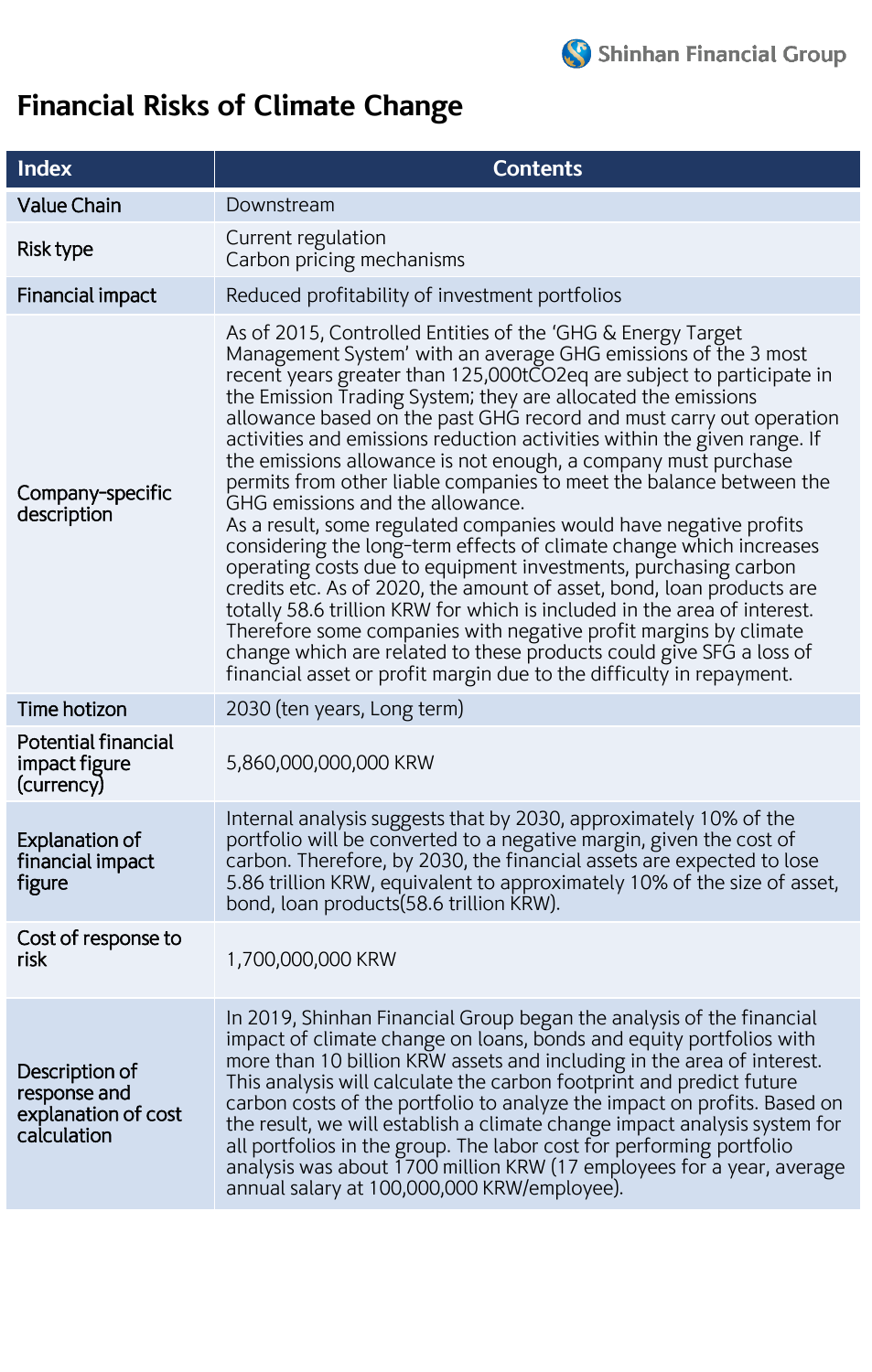| <b>Index</b>                                                         | <b>Contents</b>                                                                                                                                                                                                                                                                                                                                                                                                                                                                                                                                                                                                                                                                                                                                                                                                                                                                                                                                                                                                                                                                                                                                                                                                                                                                                                                                                                                                                                                                                                                                                                                                                                                                                                                                                                                                                                                                                                                                                                 |  |  |  |  |
|----------------------------------------------------------------------|---------------------------------------------------------------------------------------------------------------------------------------------------------------------------------------------------------------------------------------------------------------------------------------------------------------------------------------------------------------------------------------------------------------------------------------------------------------------------------------------------------------------------------------------------------------------------------------------------------------------------------------------------------------------------------------------------------------------------------------------------------------------------------------------------------------------------------------------------------------------------------------------------------------------------------------------------------------------------------------------------------------------------------------------------------------------------------------------------------------------------------------------------------------------------------------------------------------------------------------------------------------------------------------------------------------------------------------------------------------------------------------------------------------------------------------------------------------------------------------------------------------------------------------------------------------------------------------------------------------------------------------------------------------------------------------------------------------------------------------------------------------------------------------------------------------------------------------------------------------------------------------------------------------------------------------------------------------------------------|--|--|--|--|
| <b>Value Chain</b>                                                   | Direct operations                                                                                                                                                                                                                                                                                                                                                                                                                                                                                                                                                                                                                                                                                                                                                                                                                                                                                                                                                                                                                                                                                                                                                                                                                                                                                                                                                                                                                                                                                                                                                                                                                                                                                                                                                                                                                                                                                                                                                               |  |  |  |  |
| Risk type                                                            | Chronic physical<br>Changes in precipitation patterns and extreme variability in weather<br>patterns                                                                                                                                                                                                                                                                                                                                                                                                                                                                                                                                                                                                                                                                                                                                                                                                                                                                                                                                                                                                                                                                                                                                                                                                                                                                                                                                                                                                                                                                                                                                                                                                                                                                                                                                                                                                                                                                            |  |  |  |  |
| Financial impact                                                     | Decreased revenues due to reduced production capacity                                                                                                                                                                                                                                                                                                                                                                                                                                                                                                                                                                                                                                                                                                                                                                                                                                                                                                                                                                                                                                                                                                                                                                                                                                                                                                                                                                                                                                                                                                                                                                                                                                                                                                                                                                                                                                                                                                                           |  |  |  |  |
| Company-specific<br>description                                      | According to the Korea Meteorological Administration, between the<br>years 2001 and 2010, Korea saw 2.6 days per year on average, during<br>which daily precipitation exceeded 800mm; such heavy rain effects not<br>only agricultural and mountainous regions but also urban areas, which<br>would bring upon physical damages to the business branches of<br>Shinhan Financial Group. Particularly, the 18 branches of Shinhan Bank<br>located in Gangwon Province are considered more geographically<br>vulnerable to physical damages from heavy rainfall, which may cause<br>operational loss from temporary business shut-down.                                                                                                                                                                                                                                                                                                                                                                                                                                                                                                                                                                                                                                                                                                                                                                                                                                                                                                                                                                                                                                                                                                                                                                                                                                                                                                                                           |  |  |  |  |
| Time hotizon                                                         | 2025 $(3~4$ years, Short term)                                                                                                                                                                                                                                                                                                                                                                                                                                                                                                                                                                                                                                                                                                                                                                                                                                                                                                                                                                                                                                                                                                                                                                                                                                                                                                                                                                                                                                                                                                                                                                                                                                                                                                                                                                                                                                                                                                                                                  |  |  |  |  |
| <b>Potential financial</b><br>impact figure<br>(currency)            | 1,337,000,000 KRW                                                                                                                                                                                                                                                                                                                                                                                                                                                                                                                                                                                                                                                                                                                                                                                                                                                                                                                                                                                                                                                                                                                                                                                                                                                                                                                                                                                                                                                                                                                                                                                                                                                                                                                                                                                                                                                                                                                                                               |  |  |  |  |
| <b>Explanation of</b><br>financial impact<br>figure                  | The 18 branches of Shinhan Bank may have to close the operation for<br>approximately 3 days for recovering from physical damages due to<br>heavy rainfall, in which case a financial loss of approximately 1,337<br>million KRW is expected to occur.<br>* Considering the total operational profit of a branch in Gangwon<br>Province (111,376 milllions KRW) and the average operational days per<br>year (250 days) in 2020.                                                                                                                                                                                                                                                                                                                                                                                                                                                                                                                                                                                                                                                                                                                                                                                                                                                                                                                                                                                                                                                                                                                                                                                                                                                                                                                                                                                                                                                                                                                                                 |  |  |  |  |
| Cost of response to<br>risk                                          | 493,000,000 KRW                                                                                                                                                                                                                                                                                                                                                                                                                                                                                                                                                                                                                                                                                                                                                                                                                                                                                                                                                                                                                                                                                                                                                                                                                                                                                                                                                                                                                                                                                                                                                                                                                                                                                                                                                                                                                                                                                                                                                                 |  |  |  |  |
| Description of<br>response and<br>explanation of cost<br>calculation | In preparation for natural disasters such as flood, heavy snowfall, and<br>typhoon, major affiliates of Shinhan Financial Group such as Shinhan<br>Bank, Shinhan Card, Shinhan investment Corp., and Shinhan Life<br>operate individual Disaster Restoration Centers. Furthermore, Shinhan<br>Future Strategy Research Institute and Shinhan investment Corp.<br>regularly carry out climate change researches to determine risks and<br>opportunities. In particular, Shinhan Bank has the 'Disaster/Calamity<br>Crisis Management Guidelines' aimed at preventing damages from<br>natural disasters such as typhoons, heavy rain, heavy snow, and<br>earthquakes and responding to such events in a timely manner so as to<br>protect both human and financial resources in advance and ensure<br>continued operation. Following these Guidelines, occurrence of a<br>natural disaster is reported to the branch manager, who then reports<br>the incident to the Sales Division Head as well as the company's safety<br>management division and/or business division. The safety management<br>division, upon receiving the report, works with other teams in charge of<br>such event and reports a summary to the management. In case of<br>emergency, the Head of the Crisis Center directly reports to the CEO<br>about the status of the event and the entire organization is transformed<br>to be on call. In addition, to prepare for major losses related to climate<br>change SFG takes out insurance on major buildings and branches every<br>year.<br>The operational cost of Disaster Restoration Centers for response to<br>climate change is included in total operation costs of Shinhan Financial<br>Group. Each of the major affiliates and their headquarters, major<br>buildings, and branches are insured and the total insurance costs<br>incurred in 2020 was 493 million KRW while the limit of liability for<br>property damage is 1,383 billion KRW. |  |  |  |  |